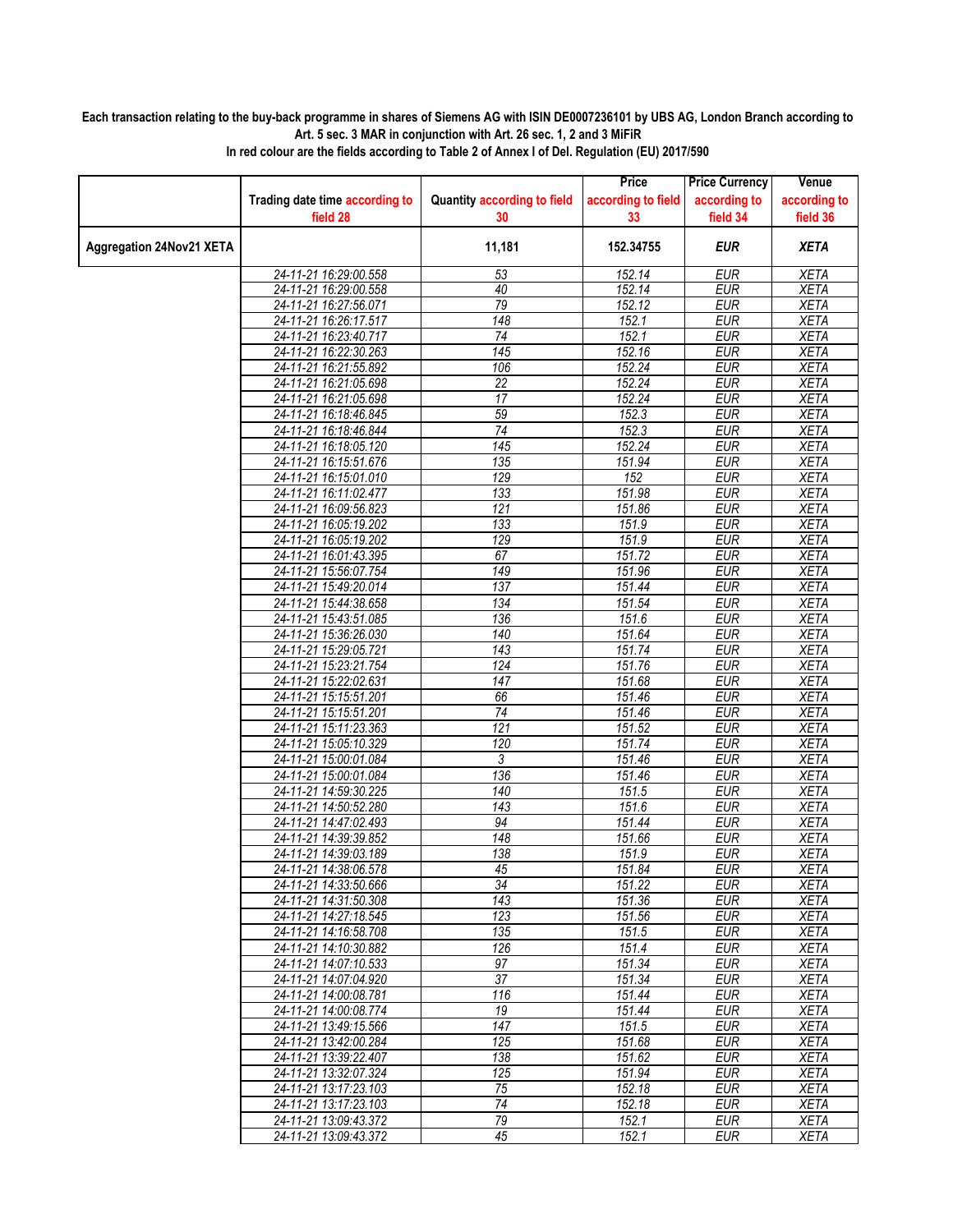| 24-11-21 13:07:06.711 | 121            | 152.06 | <b>EUR</b> | <b>XETA</b> |
|-----------------------|----------------|--------|------------|-------------|
| 24-11-21 12:51:11.698 | 146            | 152    | <b>EUR</b> | <b>XETA</b> |
| 24-11-21 12:37:11.126 | 132            | 152.16 | EUR        | <b>XETA</b> |
| 24-11-21 12:29:16.565 | 115            | 152.12 | <b>EUR</b> | <b>XETA</b> |
| 24-11-21 12:29:14.227 | 20             | 152.12 | <b>EUR</b> | <b>XETA</b> |
| 24-11-21 12:23:54.853 | $\overline{5}$ | 152.06 | <b>EUR</b> | <b>XETA</b> |
| 24-11-21 12:23:54.853 | 126            | 152.06 | <b>EUR</b> | <b>XETA</b> |
| 24-11-21 12:08:24.927 | $\overline{4}$ | 152.06 | <b>EUR</b> | <b>XETA</b> |
| 24-11-21 12:07:58.118 | 136            | 152.06 | <b>EUR</b> | <b>XETA</b> |
| 24-11-21 11:58:45.288 | 61             | 152.12 | <b>EUR</b> | <b>XETA</b> |
| 24-11-21 11:58:45.288 | $70\,$         | 152.12 | <b>EUR</b> | <b>XETA</b> |
| 24-11-21 11:58:45.288 | 127            | 152.12 | <b>EUR</b> | <b>XETA</b> |
| 24-11-21 11:44:37.916 | 140            | 152.34 | <b>EUR</b> | <b>XETA</b> |
| 24-11-21 11:33:31.312 | 84             | 152.24 | <b>EUR</b> | <b>XETA</b> |
| 24-11-21 11:31:44.254 | 69             | 152.1  | <b>EUR</b> | <b>XETA</b> |
| 24-11-21 11:30:23.026 | $\overline{c}$ | 152.1  | <b>EUR</b> | <b>XETA</b> |
| 24-11-21 11:29:38.978 | 72             | 152.1  | EUR        | <b>XETA</b> |
| 24-11-21 11:18:08.100 | 145            | 151.9  | <b>EUR</b> | <b>XETA</b> |
| 24-11-21 11:06:36.642 | 149            | 151.7  | <b>EUR</b> | <b>XETA</b> |
| 24-11-21 10:58:00.825 | 130            | 152.06 | <b>EUR</b> | <b>XETA</b> |
| 24-11-21 10:58:00.825 | 138            | 152.06 | <b>EUR</b> | <b>XETA</b> |
| 24-11-21 10:50:58.573 | 142            | 152.24 | <b>EUR</b> | <b>XETA</b> |
| 24-11-21 10:42:20.885 | 148            | 152.76 | <b>EUR</b> | <b>XETA</b> |
| 24-11-21 10:33:47.811 | 67             | 152.8  | <b>EUR</b> | <b>XETA</b> |
| 24-11-21 10:32:48.490 | 60             | 152.8  | <b>EUR</b> | <b>XETA</b> |
|                       | 141            |        | <b>EUR</b> |             |
| 24-11-21 10:27:42.199 |                | 152.96 |            | <b>XETA</b> |
| 24-11-21 10:22:51.122 | 36             | 152.7  | <b>EUR</b> | <b>XETA</b> |
| 24-11-21 10:22:45.236 | 96             | 152.7  | <b>EUR</b> | <b>XETA</b> |
| 24-11-21 10:15:44.382 | 143            | 152.96 | <b>EUR</b> | <b>XETA</b> |
| 24-11-21 10:04:25.675 | 144            | 152.98 | <b>EUR</b> | <b>XETA</b> |
| 24-11-21 09:58:31.718 | 120            | 152.9  | <b>EUR</b> | <b>XETA</b> |
| 24-11-21 09:55:35.969 | 43             | 152.62 | <b>EUR</b> | <b>XETA</b> |
| 24-11-21 09:55:35.602 | 91             | 152.62 | <b>EUR</b> | <b>XETA</b> |
| 24-11-21 09:53:22.671 | 136            | 152.86 | <b>EUR</b> | <b>XETA</b> |
| 24-11-21 09:45:31.467 | 53             | 153.26 | <b>EUR</b> | <b>XETA</b> |
| 24-11-21 09:45:31.467 | 89             | 153.26 | <b>EUR</b> | <b>XETA</b> |
| 24-11-21 09:39:01.329 | 122            | 153.26 | <b>EUR</b> | <b>XETA</b> |
| 24-11-21 09:30:02.920 | 127            | 153.6  | EUR        | <b>XETA</b> |
| 24-11-21 09:29:48.081 | 6              | 153.6  | <b>EUR</b> | <b>XETA</b> |
| 24-11-21 09:20:28.659 | 122            | 153.88 | <b>EUR</b> | <b>XETA</b> |
| 24-11-21 09:13:27.799 | 57             | 154    | <b>EUR</b> | <b>XETA</b> |
| 24-11-21 09:13:17.851 | 65             | 154    | EUR        | XETA        |
| 24-11-21 09:13:16.879 | 22             | 154    | EUR        | <b>XETA</b> |
| 24-11-21 09:05:05.762 | 122            | 153.92 | <b>EUR</b> | <b>XETA</b> |
| 24-11-21 09:01:05.167 | 130            | 154.3  | EUR        | XETA        |
| 24-11-21 08:52:15.509 | 146            | 154.26 | <b>EUR</b> | <b>XETA</b> |
| 24-11-21 08:41:03.144 | 207            | 154.48 | EUR        | <b>XETA</b> |
| 24-11-21 08:30:18.759 | 206            | 154.34 | <b>EUR</b> | <b>XETA</b> |
| 24-11-21 08:19:48.446 | 20             | 154.04 | <b>EUR</b> | <b>XETA</b> |
| 24-11-21 08:19:48.446 | 175            | 154.04 | <b>EUR</b> | <b>XETA</b> |
| 24-11-21 08:14:11.798 | 194            | 153.86 | <b>EUR</b> | <b>XETA</b> |
| 24-11-21 08:06:32.475 | 28             | 154.16 | <b>EUR</b> | <b>XETA</b> |
| 24-11-21 08:06:32.474 | 146            | 154.16 | EUR        | <b>XETA</b> |
|                       |                |        |            |             |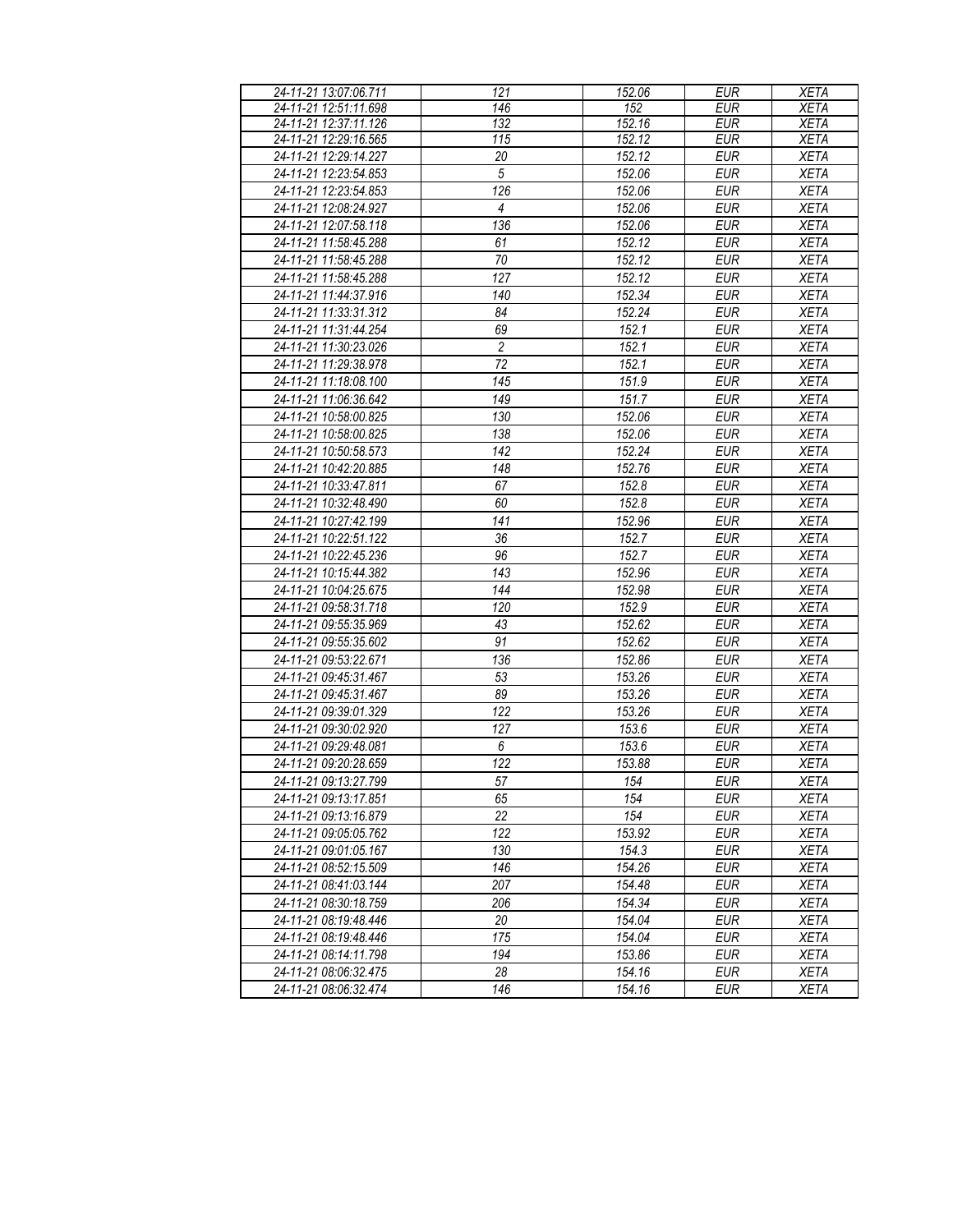**Each order relating to the buy-back programme above according to Art. 5 sec. 3 MAR in conjunction with Art. 25 sec. 1 and 2 MiFiR** 

**In red colour are the fields according to Table 2 of the Annex of Del. Regulation (EU) 2017/580; alternatively you may report the** 

| Date and Time according to field 9 | <b>Segment MIC code</b><br>according to field 16 | <b>Transaction price</b><br>according to field 28 | <b>Price currency according</b><br>to field 29 | <b>Buy-sell indicator</b><br>according to field 32 |
|------------------------------------|--------------------------------------------------|---------------------------------------------------|------------------------------------------------|----------------------------------------------------|
| 24-11-21 16:29:00.558              | <b>XETA</b>                                      | 152.14                                            | <b>EUR</b>                                     | <b>BUY</b>                                         |
| 24-11-21 16:29:00.558              | <b>XETA</b>                                      | 152.14                                            | <b>EUR</b>                                     | <b>BUY</b>                                         |
| 24-11-21 16:27:56.071              | <b>XETA</b>                                      | 152.12                                            | <b>EUR</b>                                     | <b>BUY</b>                                         |
| 24-11-21 16:26:17.517              | <b>XETA</b>                                      | 152.1                                             | <b>EUR</b>                                     | <b>BUY</b>                                         |
| 24-11-21 16:23:40.717              | <b>XETA</b>                                      | 152.1                                             | <b>EUR</b>                                     | <b>BUY</b>                                         |
| 24-11-21 16:22:30.263              | <b>XETA</b>                                      | 152.16                                            | <b>EUR</b>                                     | <b>BUY</b>                                         |
| 24-11-21 16:21:55.892              | <b>XETA</b>                                      | 152.24                                            | <b>EUR</b>                                     | <b>BUY</b>                                         |
| 24-11-21 16:21:05.698              | <b>XETA</b>                                      | 152.24                                            | <b>EUR</b>                                     | <b>BUY</b>                                         |
| 24-11-21 16:21:05.698              | <b>XETA</b>                                      | 152.24                                            | <b>EUR</b>                                     | <b>BUY</b>                                         |
| 24-11-21 16:18:46.845              | <b>XETA</b>                                      | 152.3                                             | <b>EUR</b>                                     | <b>BUY</b>                                         |
| 24-11-21 16:18:46.844              | <b>XETA</b>                                      | 152.3                                             | <b>EUR</b>                                     | <b>BUY</b>                                         |
| 24-11-21 16:18:05.120              | <b>XETA</b>                                      | 152.24                                            | <b>EUR</b>                                     | <b>BUY</b>                                         |
| 24-11-21 16:15:51.676              | <b>XETA</b>                                      | 151.94                                            | <b>EUR</b>                                     | <b>BUY</b>                                         |
| 24-11-21 16:15:01.010              | <b>XETA</b>                                      | $\overline{152}$                                  | <b>EUR</b>                                     | <b>BUY</b>                                         |
| 24-11-21 16:11:02.477              | <b>XETA</b>                                      | 151.98                                            | <b>EUR</b>                                     | <b>BUY</b>                                         |
| 24-11-21 16:09:56.823              | <b>XETA</b>                                      | 151.86                                            | <b>EUR</b>                                     | <b>BUY</b>                                         |
| 24-11-21 16:05:19.202              | <b>XETA</b>                                      | 151.9                                             | <b>EUR</b>                                     | <b>BUY</b>                                         |
| 24-11-21 16:05:19.202              | <b>XETA</b>                                      | 151.9                                             | <b>EUR</b>                                     | <b>BUY</b>                                         |
| 24-11-21 16:01:43.395              | <b>XETA</b>                                      | 151.72                                            | <b>EUR</b>                                     | <b>BUY</b>                                         |
| 24-11-21 15:56:07.754              | <b>XETA</b>                                      | 151.96                                            | <b>EUR</b>                                     | <b>BUY</b>                                         |
| 24-11-21 15:49:20.014              | <b>XETA</b>                                      | 151.44                                            | <b>EUR</b>                                     | <b>BUY</b>                                         |
| 24-11-21 15:44:38.658              | <b>XETA</b>                                      | 151.54                                            | <b>EUR</b>                                     | <b>BUY</b>                                         |
| 24-11-21 15:43:51.085              | <b>XETA</b>                                      | 151.6                                             | <b>EUR</b>                                     | <b>BUY</b>                                         |
| 24-11-21 15:36:26.030              | <b>XETA</b>                                      | 151.64                                            | <b>EUR</b>                                     | <b>BUY</b>                                         |
| 24-11-21 15:29:05.721              | <b>XETA</b>                                      | 151.74                                            | <b>EUR</b>                                     | <b>BUY</b>                                         |
| 24-11-21 15:23:21.754              | <b>XETA</b>                                      | 151.76                                            | <b>EUR</b>                                     | <b>BUY</b>                                         |
| 24-11-21 15:22:02.631              | <b>XETA</b>                                      | 151.68                                            | <b>EUR</b>                                     | <b>BUY</b>                                         |
| 24-11-21 15:15:51.201              | <b>XETA</b>                                      | 151.46                                            | <b>EUR</b>                                     | <b>BUY</b>                                         |
| 24-11-21 15:15:51.201              | <b>XETA</b>                                      | 151.46                                            | <b>EUR</b>                                     | <b>BUY</b>                                         |
| 24-11-21 15:11:23.363              | <b>XETA</b>                                      | 151.52                                            | <b>EUR</b>                                     | <b>BUY</b>                                         |
| 24-11-21 15:05:10.329              | <b>XETA</b>                                      | 151.74                                            | <b>EUR</b>                                     | <b>BUY</b>                                         |
| 24-11-21 15:00:01.084              | <b>XETA</b>                                      | 151.46                                            | <b>EUR</b>                                     | <b>BUY</b>                                         |
| 24-11-21 15:00:01.084              | <b>XETA</b>                                      | 151.46                                            | <b>EUR</b>                                     | <b>BUY</b>                                         |
| 24-11-21 14:59:30.225              | <b>XETA</b>                                      | 151.5                                             | <b>EUR</b>                                     | <b>BUY</b>                                         |
| 24-11-21 14:50:52.280              | <b>XETA</b>                                      | 151.6                                             | <b>EUR</b>                                     | <b>BUY</b>                                         |
| 24-11-21 14:47:02.493              | <b>XETA</b>                                      | 151.44                                            | <b>EUR</b>                                     | <b>BUY</b>                                         |
| 24-11-21 14:39:39.852              | <b>XETA</b>                                      | 151.66                                            | <b>EUR</b>                                     | <b>BUY</b>                                         |
| 24-11-21 14:39:03.189              | <b>XETA</b>                                      | 151.9                                             | <b>EUR</b>                                     | <b>BUY</b>                                         |
| 24-11-21 14:38:06.578              | <b>XETA</b>                                      | 151.84                                            | <b>EUR</b>                                     | <b>BUY</b>                                         |
| 24-11-21 14:33:50.666              | <b>XETA</b>                                      | 151.22                                            | <b>EUR</b>                                     | <b>BUY</b>                                         |
| 24-11-21 14:31:50.308              | <b>XETA</b>                                      | 151.36                                            | <b>EUR</b>                                     | <b>BUY</b>                                         |
| 24-11-21 14:27:18.545              | <b>XETA</b>                                      | 151.56                                            | <b>EUR</b>                                     | <b>BUY</b>                                         |
| 24-11-21 14:16:58.708              | <b>XETA</b>                                      | 151.5                                             | <b>EUR</b>                                     | <b>BUY</b>                                         |
| 24-11-21 14:10:30.882              | <b>XETA</b>                                      | 151.4                                             | <b>EUR</b>                                     | <b>BUY</b>                                         |
| 24-11-21 14:07:10.533              | <b>XETA</b>                                      | 151.34                                            | <b>EUR</b>                                     | <b>BUY</b>                                         |
| 24-11-21 14:07:04.920              | <b>XETA</b>                                      | 151.34                                            | <b>EUR</b>                                     | <b>BUY</b>                                         |
| 24-11-21 14:00:08.781              | <b>XETA</b>                                      | 151.44                                            | <b>EUR</b>                                     | <b>BUY</b>                                         |
| 24-11-21 14:00:08.774              | <b>XETA</b>                                      | 151.44                                            | EUR                                            | <b>BUY</b>                                         |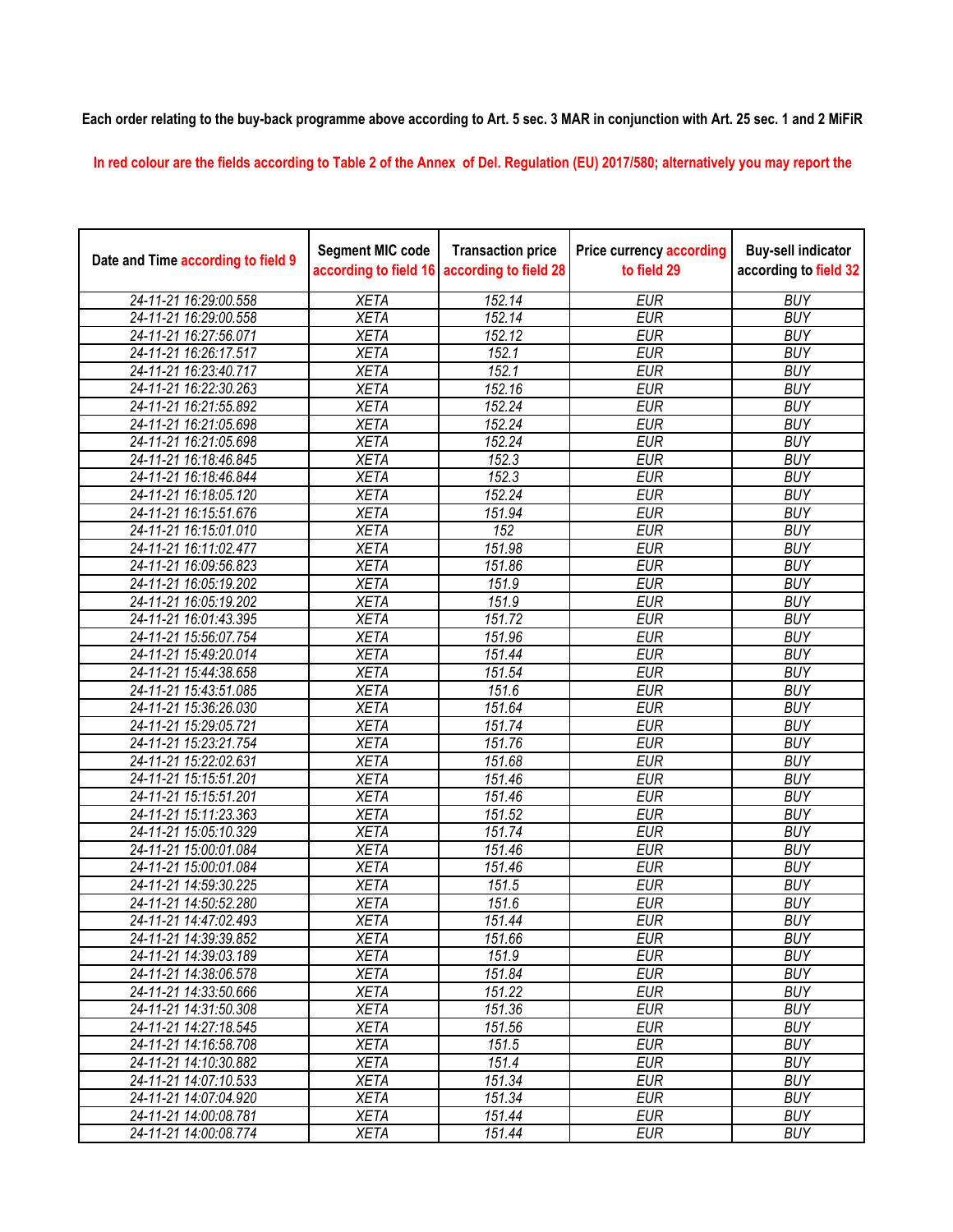| 24-11-21 13:49:15.566                          | <b>XETA</b>                | 151.5         | <b>EUR</b>               | <b>BUY</b>               |
|------------------------------------------------|----------------------------|---------------|--------------------------|--------------------------|
| 24-11-21 13:42:00.284                          | <b>XETA</b>                | 151.68        | <b>EUR</b>               | <b>BUY</b>               |
| 24-11-21 13:39:22.407                          | <b>XETA</b>                | 151.62        | <b>EUR</b>               | <b>BUY</b>               |
| 24-11-21 13:32:07.324                          | <b>XETA</b>                | 151.94        | <b>EUR</b>               | <b>BUY</b>               |
| 24-11-21 13:17:23.103                          | <b>XETA</b>                | 152.18        | <b>EUR</b>               | <b>BUY</b>               |
| 24-11-21 13:17:23.103                          | <b>XETA</b>                | 152.18        | <b>EUR</b>               | <b>BUY</b>               |
| 24-11-21 13:09:43.372                          | <b>XETA</b>                | 152.1         | <b>EUR</b>               | <b>BUY</b>               |
| 24-11-21 13:09:43.372                          | <b>XETA</b>                | 152.1         | <b>EUR</b>               | <b>BUY</b>               |
| 24-11-21 13:07:06.711                          | <b>XETA</b>                | 152.06        | <b>EUR</b>               | <b>BUY</b>               |
| 24-11-21 12:51:11.698<br>24-11-21 12:37:11.126 | <b>XETA</b><br><b>XETA</b> | 152<br>152.16 | <b>EUR</b><br><b>EUR</b> | <b>BUY</b><br><b>BUY</b> |
| 24-11-21 12:29:16.565                          | <b>XETA</b>                | 152.12        | <b>EUR</b>               | <b>BUY</b>               |
| 24-11-21 12:29:14.227                          | <b>XETA</b>                | 152.12        | <b>EUR</b>               | <b>BUY</b>               |
| 24-11-21 12:23:54.853                          |                            | 152.06        | <b>EUR</b>               | <b>BUY</b>               |
|                                                | <b>XETA</b>                |               |                          |                          |
| 24-11-21 12:23:54.853                          | <b>XETA</b>                | 152.06        | <b>EUR</b>               | <b>BUY</b>               |
| 24-11-21 12:08:24.927                          | <b>XETA</b>                | 152.06        | <b>EUR</b>               | <b>BUY</b>               |
| 24-11-21 12:07:58.118                          | <b>XETA</b>                | 152.06        | <b>EUR</b>               | <b>BUY</b>               |
| 24-11-21 11:58:45.288                          | <b>XETA</b>                | 152.12        | <b>EUR</b>               | <b>BUY</b>               |
| 24-11-21 11:58:45.288                          | <b>XETA</b>                | 152.12        | <b>EUR</b>               | <b>BUY</b>               |
| 24-11-21 11:58:45.288                          | <b>XETA</b>                | 152.12        | <b>EUR</b>               | <b>BUY</b>               |
| 24-11-21 11:44:37.916                          | <b>XETA</b>                | 152.34        | <b>EUR</b>               | <b>BUY</b>               |
| 24-11-21 11:33:31.312                          | <b>XETA</b>                | 152.24        | <b>EUR</b>               | <b>BUY</b>               |
| 24-11-21 11:31:44.254                          | <b>XETA</b>                | 152.1         | <b>EUR</b>               | <b>BUY</b>               |
| 24-11-21 11:30:23.026                          | <b>XETA</b>                | 152.1         | <b>EUR</b>               | <b>BUY</b>               |
| 24-11-21 11:29:38.978                          | <b>XETA</b>                | 152.1         | <b>EUR</b>               | <b>BUY</b>               |
| 24-11-21 11:18:08.100                          | <b>XETA</b>                | 151.9         | <b>EUR</b>               | <b>BUY</b>               |
| 24-11-21 11:06:36.642                          | <b>XETA</b>                | 151.7         | <b>EUR</b>               | <b>BUY</b>               |
| 24-11-21 10:58:00.825                          | <b>XETA</b>                | 152.06        | <b>EUR</b>               | <b>BUY</b>               |
| 24-11-21 10:58:00.825                          | <b>XETA</b>                | 152.06        | <b>EUR</b>               | <b>BUY</b>               |
| 24-11-21 10:50:58.573                          | <b>XETA</b>                | 152.24        | <b>EUR</b>               | <b>BUY</b>               |
| 24-11-21 10:42:20.885                          | <b>XETA</b>                | 152.76        | <b>EUR</b>               | <b>BUY</b>               |
| 24-11-21 10:33:47.811                          | <b>XETA</b>                | 152.8         | <b>EUR</b>               | <b>BUY</b>               |
| 24-11-21 10:32:48.490                          | <b>XETA</b>                | 152.8         | <b>EUR</b>               | <b>BUY</b>               |
| 24-11-21 10:27:42.199                          | <b>XETA</b>                | 152.96        | <b>EUR</b>               | <b>BUY</b>               |
| 24-11-21 10:22:51.122                          | <b>XETA</b>                | 152.7         | <b>EUR</b>               | <b>BUY</b>               |
| 24-11-21 10:22:45.236                          | <b>XETA</b>                | 152.7         | <b>EUR</b>               | <b>BUY</b>               |
| 24-11-21 10:15:44.382                          | <b>XETA</b>                | 152.96        | <b>EUR</b>               | <b>BUY</b>               |
| 24-11-21 10:04:25.675                          | <b>XETA</b>                | 152.98        | EUR                      | <b>BUY</b>               |
| 24-11-21 09:58:31.718                          | <b>XETA</b>                | 152.9         | <b>EUR</b>               | <b>BUY</b>               |
| 24-11-21 09:55:35.969                          | <b>XETA</b>                | 152.62        | <b>EUR</b>               | <b>BUY</b>               |
| 24-11-21 09:55:35.602                          | <b>XETA</b>                | 152.62        | <b>EUR</b>               | <b>BUY</b>               |
| 24-11-21 09:53:22.671                          | <b>XETA</b>                | 152.86        | <b>EUR</b>               | <b>BUY</b>               |
| 24-11-21 09:45:31.467                          | <b>XETA</b>                | 153.26        | <b>EUR</b>               | <b>BUY</b>               |
|                                                | <b>XETA</b>                | 153.26        |                          |                          |
| 24-11-21 09:45:31.467<br>24-11-21 09:39:01.329 |                            |               | EUR                      | <b>BUY</b><br><b>BUY</b> |
|                                                | <b>XETA</b>                | 153.26        | <b>EUR</b>               |                          |
| 24-11-21 09:30:02.920                          | <b>XETA</b>                | 153.6         | <b>EUR</b>               | <b>BUY</b>               |
| 24-11-21 09:29:48.081                          | <b>XETA</b>                | 153.6         | <b>EUR</b>               | <b>BUY</b>               |
| 24-11-21 09:20:28.659                          | <b>XETA</b>                | 153.88        | <b>EUR</b>               | <b>BUY</b>               |
| 24-11-21 09:13:27.799                          | <b>XETA</b>                | 154           | <b>EUR</b>               | <b>BUY</b>               |
| 24-11-21 09:13:17.851                          | <b>XETA</b>                | 154           | <b>EUR</b>               | <b>BUY</b>               |
| 24-11-21 09:13:16.879                          | <b>XETA</b>                | 154           | <b>EUR</b>               | <b>BUY</b>               |
| 24-11-21 09:05:05.762                          | <b>XETA</b>                | 153.92        | <b>EUR</b>               | <b>BUY</b>               |
| 24-11-21 09:01:05.167                          | <b>XETA</b>                | 154.3         | <b>EUR</b>               | <b>BUY</b>               |
| 24-11-21 08:52:15.509                          | <b>XETA</b>                | 154.26        | <b>EUR</b>               | <b>BUY</b>               |
| 24-11-21 08:41:03.144                          | <b>XETA</b>                | 154.48        | <b>EUR</b>               | <b>BUY</b>               |